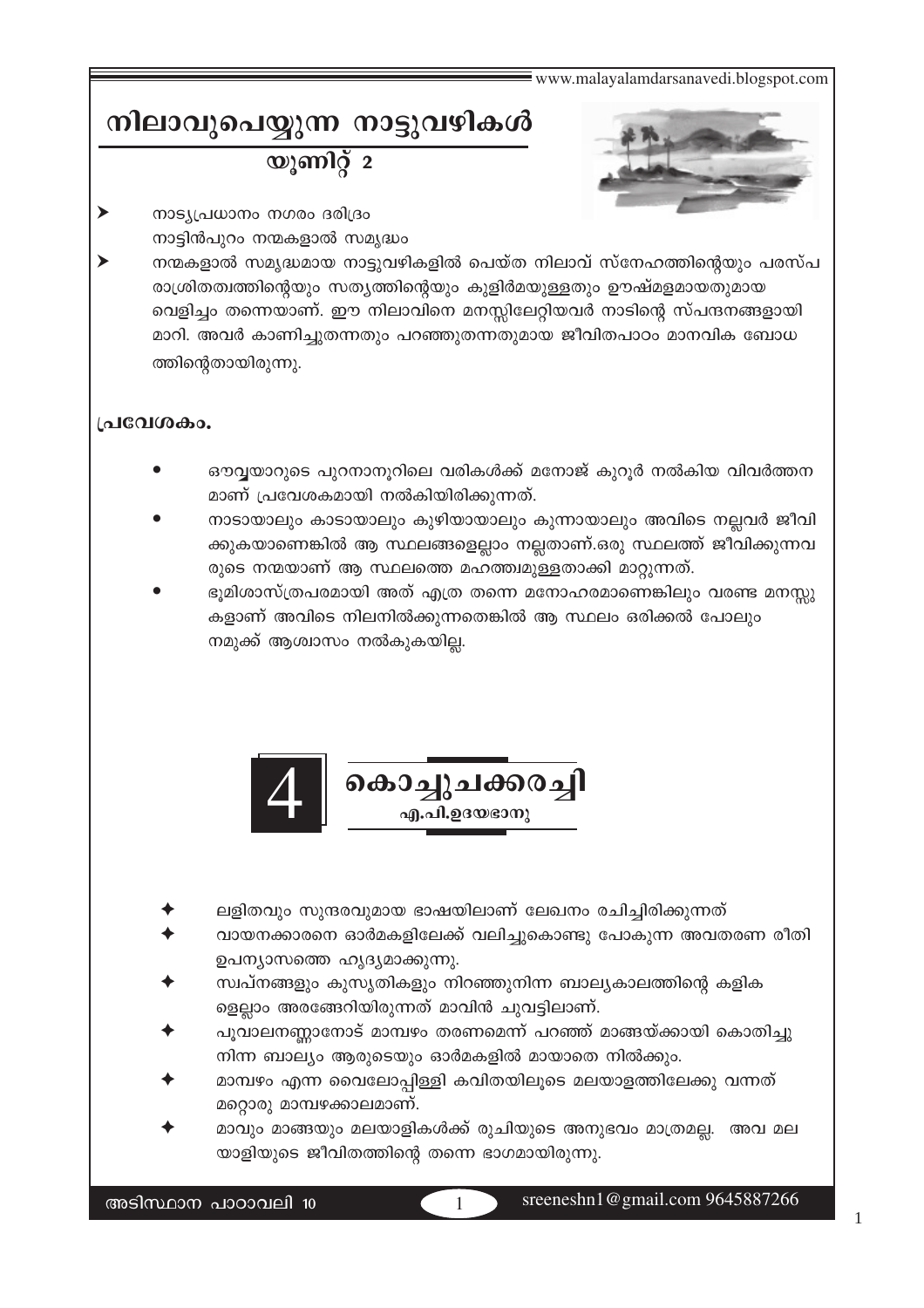- മധുരിക്കും ഓർമകളേ മലർ മഞ്ചൽ കൊണ്ടു വരൂ കൊണ്ടു പോകൂ ഞങ്ങളെ– യാ മാഞ്ചുവട്ടിൽ -എന്നു പാടിയ മലയാളിയ്ക്ക് മാമ്പഴക്കാലവും മാവും മന സ്സിൽ മായാതെ നിൽക്കുന്ന അനുഭൂതിയാണ്
	- ഓർമകൾ ഓടിക്കളിക്കുവാനെത്തുന്ന മുറ്റത്തെച്ചക്കര മാവിൻ ചുവട്ടിൽ മുറ്റത്തെച്ചക്കര മാവിൻ ചുവട്ടിൽ – ഈ സിനിമാ ഗാനവും നമ്മെ മാവിൻ ചുവ ട്ടിൽ അരങ്ങേറിയ ബാല്യകാലാനുഭവങ്ങൾ ഓർമപ്പെടുത്തുന്നു
	- മാമ്പഴത്തിന്റെ രുചിയറിഞ്ഞ നാവിനെ കൃത്രിമ രുചികൾക്കു പണയപ്പെടു ത്തിയത് അവതരിപ്പിച്ച പി.പി.രാമചന്ദ്രന്റെ മാമ്പഴക്കാലം എന്ന കവിത ഏറെ ശ്രദ്ധേയമാണ്.
	- ലേഖകന്റെ മുല്ലശ്ശേരി തറവാട്ടിലാണ് കൊച്ചുചക്കരച്ചി പടർന്നു പന്തലിച്ചു നിന്നത്.
	- മാവിനെ കുടുംബത്തിലെ ഒരംഗത്തെപ്പോലെ പരിഗണിച്ചത് ശ്രദ്ധേയമാണ്.
	- സ്വന്തം വീട്ടിലെ അംഗത്തെപ്പോലെ കൊച്ചുചക്കരച്ചിയെ കണ്ടിരുന്നവർക്ക് ആ മാവ് കടപുഴകി വീണത് അസഹനീയമായിരുന്നു.
	- കൊച്ചുചക്കരച്ചിയുടെ മകൾ എന്ന പേരിൽ മറ്റൊരു മാവ് അമ്മ സംരക്ഷിച്ചു പോരുന്നതിൽ പ്രകൃതിയോടുള്ള ബന്ധം കൂടി വായിച്ചെടുക്കണം. വീണമര ത്തിനു പകരം മറ്റൊന്ന് വളർത്തുന്ന പാരിസ്ഥിതികാവബോധം എല്ലാവരിലും വളരേണ്ടതുണ്ട്.
	- മധുരമുള്ള പഴങ്ങൾ തന്ന കൊച്ചുചക്കരച്ചിയ്ക്കു ശേഷം മുളച്ച് വളർന്ന മാവിലുണ്ടായത് പുളിച്ചിയാണ്. നഷ്ടപ്പെടുന്ന മാനവികബോധത്തിന്റെയും നന്മയുടെയും അടയാളങ്ങൾ ഇവിടെ കാണാം. ബന്ധങ്ങൾ പുളിച്ചുപോകുന്ന സ്വാർത്ഥ ലോകത്തിന്റെ ചിത്രം ഈ വരികളിൽ പ്രതിഫലിക്കുന്നു.

# കൊച്ചുചക്കരച്ചി പാഠസംഗ്രഹം സൂചനകളിലൂടെ....



- മാവ് പൂക്കുന്ന കാലം നാടിന് ഉത്സവമാണ്.
- ഉണ്ണിമാങ്ങ തൊട്ട് പഴുത്തമാങ്ങവരെ ഓരോന്നിനും അതിന്റേതായ പ്രാധാന്യമുണ്ട്.
- പഴുത്ത മാങ്ങ കയ്യിൽവെച്ച് കശക്കി ഊറിക്കുടിക്കുന്നതിന്റെ അനുഭവം ലേഖകൻ പങ്കു വെക്കുന്നു.
- മാങ്ങ പലരൂപത്തിൽ സൂക്ഷിക്കാറുണ്ട്.(ഉപ്പിലിട്ടതും,ഉണക്കിയതും...) മാങ്ങയുടെ അണ്ടിപ്പരിപ്പ് ഔഷധഗുണമുള്ളതാണ്.
- വിവിധതരം മാങ്ങകളെക്കുറിച്ച് ലേഖകൻ പറയുന്നു. ആദ്യത്തേത് ചക്കക്കുരുവിന്റെ വലുപ്പം പോലുമില്ലാത്ത കുരുടിച്ചി മാങ്ങ. അതിന്റെ രുചി ഇപ്പോഴും ലേഖകന്റെ നാവി ലുണ്ട്.
- മാങ്ങാക്കൊതിയൻമാരായ കുട്ടികൾ ശർക്കരമാവിനു ചുവട്ടിൽ ഒത്തുകൂടുന്നു.കൊതിയ സമാജം എന്നാണ് ലേഖകൻ ഈ കൂട്ടായ്മയെ വിശേഷിപ്പിച്ചത്.
- മാവിനു ചുററും നിന്ന് കുട്ടികൾ അണ്ണാൻ പിറന്നാൾ ആഘോഷിക്കാറുണ്ടായിരു ന്നു.(ചുള്ളിക്കമ്പുകളിൽ കരിയിലയിട്ട് കത്തിച്ച് ഹോമകുണ്ഡം തീർത്ത് അതിലേക്ക് മാങ്ങയുടെ നീര് ഉറ്റിക്കുന്നു.മാങ്ങയിട്ടു തരുന്ന അണ്ണാന്റെ പിറന്നാൽ ആഘോഷി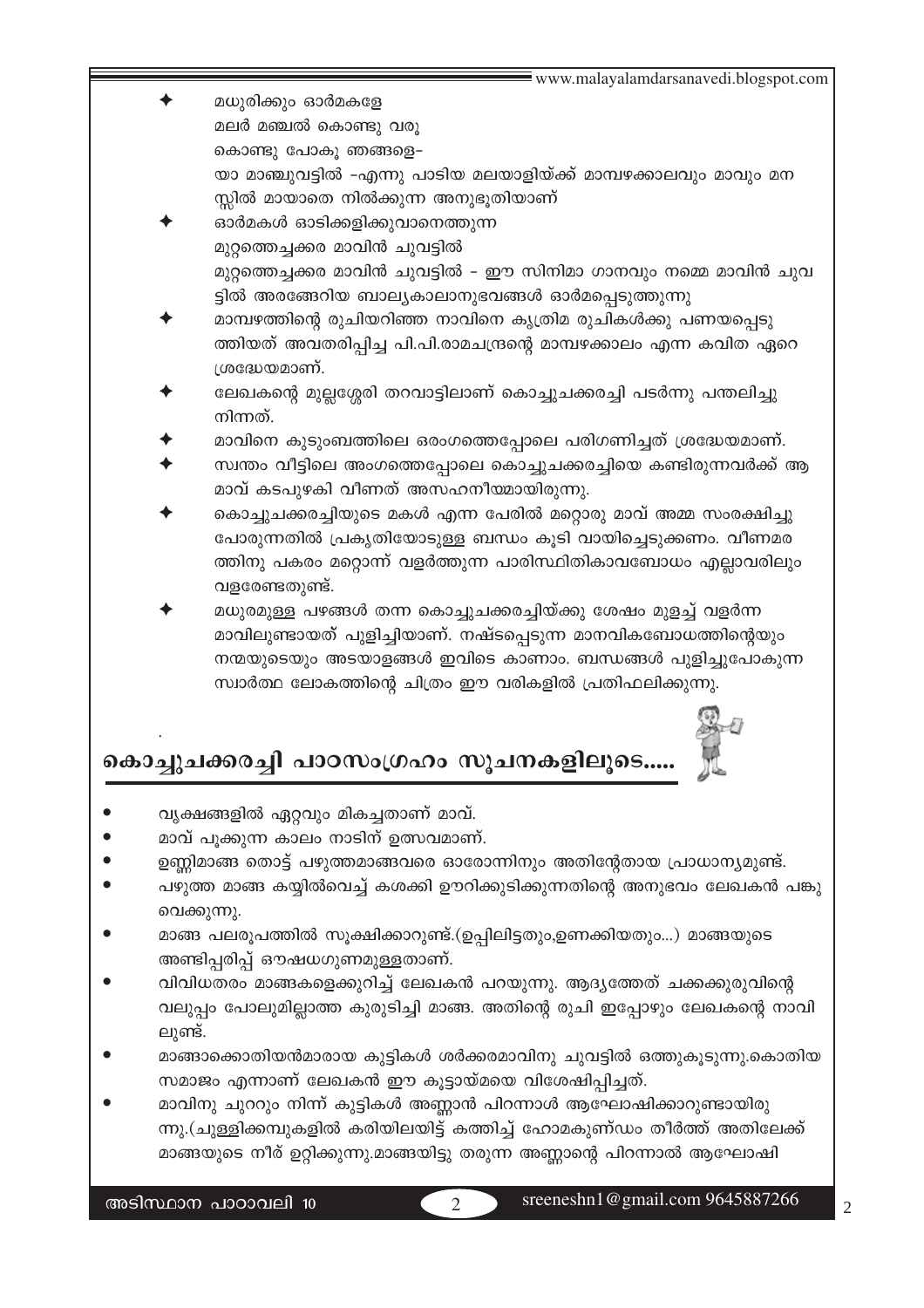ക്കുന്ന രസകരമായ കളിയാണിത്. പുകയേറ്റ് മാങ്ങ പഴുത്തു വീഴാനാണിത് കളിക്കു ന്നത്.)

- മാവുമായി ബന്ധപ്പെട്ട് രസകരമായ വിശ്വാസങ്ങൾ നാട്ടിൻപുറത്ത് ഉണ്ടായിരുന്നു. വീണമാങ്ങയുടെ ഞെട്ടി നുള്ളിയിട്ടാൽ പകരം ഒരു മാങ്ങ വീഴും എന്നാണ് വിശ്വാ സം. നുള്ളിയിടുന്ന ആളാണ് ഇതിന്റെ അവകാശി.
- മാങ്ങ വീഴ്ത്താൻ മന്ത്രങ്ങൾ എന്നപോലെ രസകരമായ പാട്ടും അവർക്കുണ്ടായിരു ന്നു.(ഈ കാറ്റും കാറ്റല്ല...,അണ്ണാൻ കുഞ്ഞൂഞ്ഞേ)
- മാവിനോടുള്ള സ്നേഹം കുട്ടികൾക്കു മാത്രമല്ല. കവികൾക്കും ഉണ്ടായിരുന്നു.
- കുട്ടിക്കാലത്ത് കൊതിയ സമാജത്തിൽ അംഗമായതു കൊണ്ടായിരിക്കാം അവർക്ക് തേനൂറുന്ന കവിതകൾ രചിയ്ക്കാനായത്.(വൈലോപ്പിള്ളിയും പി.പി.രാമചന്ദ്രനു മെല്ലാം ഇതിലംഗങ്ങളായിരിക്കാം)
- ഭംഗിയുള്ള വൃക്ഷങ്ങൾ ഏറെയുണ്ടെങ്കിലും കവി ഭാവനയെ തൊട്ടുണർത്തിയത് മാവു തന്നെയാണ്.
- ഒരുതരത്തിൽ കവികൾ അവർക്കു പ്രിയപ്പെട്ട മാമ്പൂവൊടിച്ച് കാമദേവന്റെ അമ്പാക്കി തീർക്കുകയായിരുന്നു.(കാമദേവന്റെ അമ്പുകളിലൊന്ന് മാമ്പൂവാണ്)
- മാമ്പഴവുമായി ബന്ധപ്പെട്ട് മനോഹരമായ കവിത വേദനയുടെ മാധുര്യം പകർന്നു കൊണ്ട് നമുക്ക് സമ്മാനിച്ച കവിയാണ് വൈലോപ്പിള്ളി(വൈലോപ്പിള്ളിയുടെ മാമ്പഴം എന്ന കവിത ഓർക്കുക)
- ലോകപ്രസിദ്ധമായ മാവുകളുടെ വംശത്തിൽപ്പെട്ട മാവാണ് കൊച്ചുചക്കരച്ചി.
- കൊച്ചുചക്കരച്ചിയുമായി അടുപ്പമുണ്ടാവുന്നത് ലേഖകനും അമ്മയും തറവാട്ടു വീട്ടിൽ താമസിച്ചതോടെയാണ്.അവരുടെ കൂടെ മറ്റാരും ഉണ്ടായിരുന്നില്ല.(മൂത്ത സഹോദരി ഭർത്താവിന്റെ വീട്ടിലും ഇളയ സഹോദരി പഠനാവശ്യാർത്ഥം എറണാകുളത്തുമാണ് ഉള്ളത്)
- തറവാട്ടിലെ താമസ സമയത്തുണ്ടായ ഏകാന്തത ലേഖകനെ വൃക്ഷലതാതികളുമായി അടുപ്പിച്ചു.
- തറവാട്ടിലുള്ള ഏറ്റവും ശ്രേഷ്ഠമായ മാവുകൾ വലിയ ചക്കരച്ചിയും കൊച്ചു ചക്കര ച്ചിയുമായിരുന്നു.
- വലിയചക്കരച്ചി പറമ്പിന്റെ തെക്കു പടിഞ്ഞാറും കൊച്ചുചക്കരച്ചി നാലുകെട്ടിനും നെൽപുരയ്ക്കും മധ്യേയുള്ള തെക്കേ മുറ്റത്ത് പടിഞ്ഞാറുമാറി കറ്റപ്പുരയുടെയും തേങ്ങാക്കൂട്ടിന്റെയും അതിർത്തിയിലും അധീശ്വരിയെപ്പോലെ നീണ്ടു നിവർന്ന് പടർന്നു പന്തലിച്ചു.
- അറുപത് വർഷങ്ങൾക്കു മുമ്പ് തന്റെ പ്രൗഢിയുടെ അടയാളമായ മാളികയ്ക്ക് തടസ്സ മാകുന്നുവെന്ന് പറഞ്ഞ് കൊച്ചുചക്കരച്ചിയെ മുറിച്ചു നീക്കാൻ പാട്ടത്തിലെ അപ്പൂപ്പൻ തുനിഞ്ഞിരുന്നു.എന്നാൽ വേണ്ടപ്പെട്ടവർ ഇടപെട്ട് അത് തടഞ്ഞു.
- ഈ കഥ കൊച്ചുചക്കരച്ചിയോടുള്ള എല്ലാവരുടെയും പ്രിയം വർദ്ധിപ്പിച്ചു.
- എത്രയോ തലമുറകൾ ഈ മാവിനു ചുവട്ടിൽ അതിലെ മാങ്ങയുടെ രുചിയറിഞ്ഞ് ഒടുക്കം വൃദ്ധരായി മരണത്തിലേക്കു കടന്നുപോയി.
- നാവുണ്ടായിരുന്നെങ്കിൽ തനിയ്ക്കു ചുവട്ടിൽ അരങ്ങേറിയതെല്ലാം കൊച്ചു ചക്കരച്ചി പറയുമായിരുന്നു.
- തറവാട്ടു വീട്ടിൽ താമസിക്കുമ്പോൾ പണത്തിനുള്ള ബുദ്ധിമുട്ടു കാരണം കൊച്ചുചക്ക രച്ചിയിലെ മാങ്ങ വിൽക്കാൻ ശ്രമിച്ചെങ്കിലും നീറുകൾ അതിന് ശ്രമിച്ചവരെയെല്ലാം ഓടിച്ചു കളഞ്ഞു.
- വിൽക്കാനുള്ളതല്ല ആളുകൾക്ക് തിന്നാനുള്ളതാണ് തന്റെ മാങ്ങ എന്നതാണ് കൊച്ചു ചക്കരച്ചിയുടെ നില.

 $\overline{\mathcal{L}}$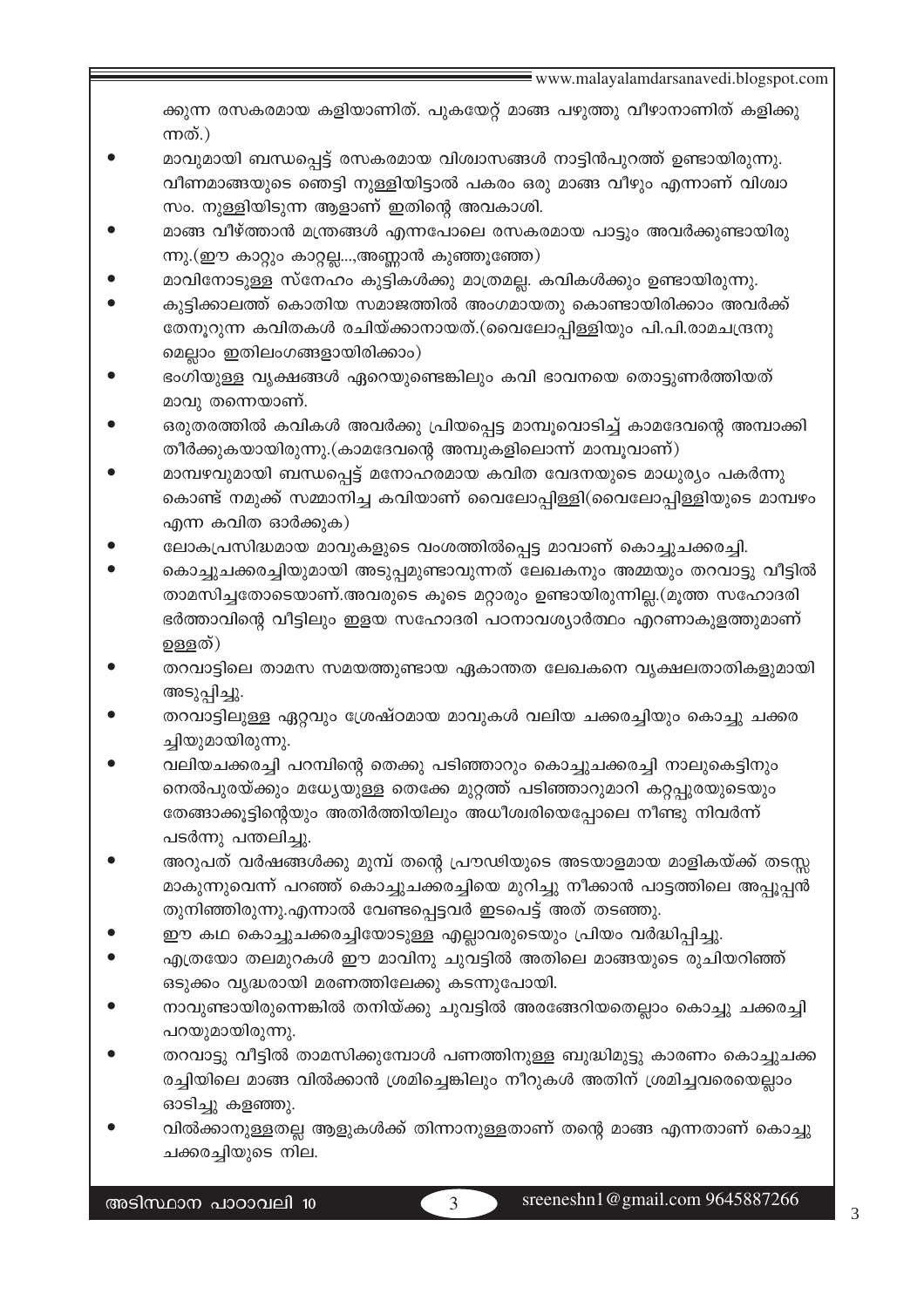- യുദ്ധകാലമായതോടെ മാവുകൾക്ക് വിലകൂടുകയും മാവു വാങ്ങാൻ ആളുകൾ വരു കയും ചെയ്തു.
- ലേഖകൻ യുദ്ധകാലത്ത് മാവിന് വില കൂടിയതിനെ തമാശയായി കാണുന്നു. പടർന്നു പന്തലിച്ച കൊച്ചുചക്കരച്ചിയെ പട്ടാളത്തിൽ ചേർക്കാൻ എല്ലാ പ്രലോഭനങ്ങളുമായി ആളുകൾ വന്നെങ്കിലും പണത്തിന് ബുദ്ധിമുട്ടുണ്ടായിരുന്നെങ്കിലും അവരെല്ലാം തുര ത്തപ്പെട്ടു എന്നാണ് ലേഖകൻ പറയുന്നത്.(പട്ടാളപ്പാളയങ്ങൾ ഉൾപ്പെടെ പല തരം നിർമിതികൾക്ക് മാവ് ഉപയോഗിച്ചിരിക്കാം.)
- മുറിക്കാൻ ഇഷ്ടമല്ലാതിരുന്നിട്ടും ലേഖകനും മാവ് മുറിക്കണമെന്ന് വാദിച്ചു.മാവിന് കേടുണ്ടായതിനാൽ അത് വീണ് നാശനഷ്ടങ്ങളുണ്ടായാൽ അതിന് സമാധാനം പറ യാൻ കഴിയില്ല എന്നതു കൊണ്ടാണ് മാവ് മുറിക്കാൻ തീരുമാനിച്ചത്.
- അമ്മ ഒരു വാദവും കേട്ടില്ല. കൊച്ചുചക്കരച്ചി വീഴില്ലെന്നും വീണാലും ആപത്തൊന്നും വരുത്തില്ലെന്നുമാണ് അമ്മയുടെ വിശ്വാസം. അമ്മ അതിൽ ഉറച്ചു നിന്നു.
- കാറ്റും മഴയും വന്നാൽ അമ്മ പൂമുഖത്ത് ചെന്നിരിക്കും. കൊച്ചുചക്കരച്ചി വീഴില്ലെന്ന വിശ്വാസം കൊണ്ടോ അതോ വീണാൽ അതോടൊപ്പം താനും തകരട്ടെ എന്ന ചിന്ത കൊണ്ടോ ആയിരിക്കാം അങ്ങനെ ചെന്നിരിക്കുന്നത്.
- ജീവനില്ലാതാക്കുന്ന തരത്തിലുള്ള രോഗം പിടിപെട്ടിട്ടും മാമ്പഴം നൽകി വീഴുമോ എന്ന ആശങ്ക നിലനിർത്തിക്കൊണ്ട് പിന്നെയും പത്തു കൊല്ലക്കാലം കൊച്ചുചക്കരച്ചി വീഴാതെ നിന്നു.
- ശക്തമായ കാറ്റ് കൊച്ചു ചക്കരച്ചിയെ വീഴ്ത്താതെ അതിന്റെ പടർന്നു പന്തലിച്ച ചില്ല കളിൽ തലോടിക്കൊണ്ട് കടന്നു പോയി.
- ഇരുപത് വർഷം മുമ്പുണ്ടായ കാറ്റും മഴയുമേറ്റ് കൊച്ചുചക്കരച്ചി നിലംപതിച്ചു.
- വലിയ നഷ്ടങ്ങളൊന്നും കൊച്ചുചക്കരച്ചിയുടെ വീഴ്ച്ചയാലുണ്ടായില്ല.നല്ലൊരു മരം വെട്ടുകാരനു പോലും നാശനഷ്ടങ്ങൾ വരുത്താതെ ഇത്രയും സുരക്ഷിതമായ രീതി യിൽ മരം മുറിച്ചിടാൻ കഴിയില്ല.
- കൊച്ചുചക്കരച്ചി നേരുള്ള മാവാണ്.അവൾ ദോഷം വരുത്തുകയില്ല എന്ന അമ്മയുടെ വിശ്വാസം തന്നെ ജയിച്ചു.
- അവിടെ കിളിർത്തു പൊന്തിയ മാവിനെ കൊച്ചുചക്കരച്ചിയുടെ മകളായി കണ്ട് വളർ ത്തി. അത് കായ്ച്ചു. അത് പുളിച്ചിയായിരുന്നു.(ഈ മാവിലുണ്ടായ മാങ്ങ പുളിയു ള്ളതായിരുന്നു.)

# വിഗ്രഹിക്കുക

| വൃദ്ധമുത്തശ്ശി    | വുദ്ധയായ മുത്തശ്ശി    |
|-------------------|-----------------------|
| മന്ത്രതന്ത്രങ്ങൾ  | മന്ത്രവും തന്ത്രവും   |
| മാങ്ങാനീര്        | മാങ്ങയുടെ നീര്        |
| രോഗഹേതു           | രോഗത്തിന്റെ ഹേതു      |
| ഔഷധമൂല്യം         | ഔഷധത്തിന്റെ മൂല്യം    |
| ഗ്രാമീണാന്തരീക്ഷം | ഗ്രാമീണമായ അന്തരീക്ഷം |
| പ്രേരകശക്തി       | പ്രേരകമായ ശക്തി       |
| ഹോമധൂപം           | ഹോമത്തിന്റെ ധൂമം      |

# കൊച്ചുചക്കരച്ചിക്ക് നൽകിയ മാനുഷിക ഭാവങ്ങൾ.

- കുലശ്രേഷ്ഠകൾ എന്നാണ് മാവിനെ വിളിച്ചിരിക്കുന്നത്.
- മാവുകൾക്ക് ഓരോന്നിനും ഓരോ തരം പേരുകൾ നൽകിയിരിക്കുന്നു.
- ആ കഥ അവൾക്കൊരു അരുമത്തം നൽകി എന്നു പറയുമ്പോൾ കൊച്ചുചക്കരച്ചിക്ക്

അടിസ്ഥാന പാഠാവലി 10

 $\overline{\mathcal{A}}$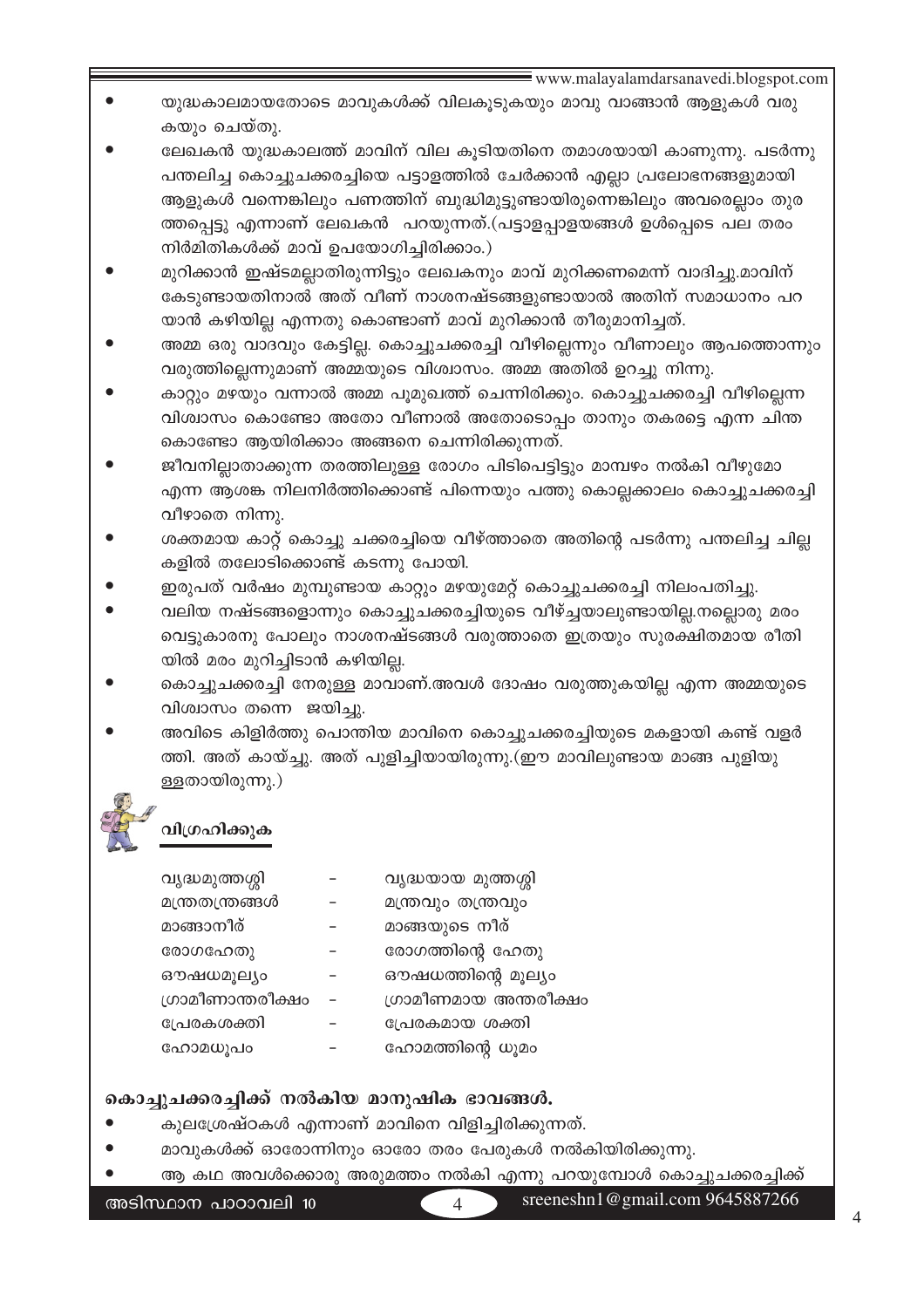- മനുഷ്യന് തുല്യമായ സ്ഥാനമുണ്ടായിരുന്നുവെന്ന് മനസ്സിലാക്കാം.
- തറവാടിന്റെ ചിരബന്ധുവാണ് കൊച്ചുചക്കരച്ചി.അതുകൊണ്ട് അതിനെ മുറിച്ചു മാറ്റാൻ ആർക്കും സമ്മതമല്ല. ബന്ധു എന്ന ചിന്ത മനുഷ്യനോടൊപ്പം കൊച്ചുചക്കര ച്ചിയെ ചേർത്തു നിർത്തുന്നു.
- കൊച്ചുചക്കരച്ചിയുടെ പടർന്നു പന്തലിച്ച ശാഖകളെയും ഇലകളെയും നിബിഡവും ശ്യാമളവുമായ തലമുടികളായി വർണ്ണിച്ചതിൽ മനുഷ്യഭാവം നൽകിയതിനുള്ള സൂച നയുണ്ട്.
- കൊച്ചുചക്കരച്ചി നേരുള്ള മാവാണ്. അവൾ ദോഷം വരുത്തുകയില്ല എന്ന കാഴ്ചപ്പാട്.
- ഗൗരവം വിടാതെ അർദ്ധവൃത്താകാരത്തിൽ ലേശം ഒന്നു തിരിഞ്ഞു നൃത്തം വയ്ക്കു ന്നു എന്ന വർണന തന്നെ മനുഷ്യനു തുല്യമായ കാഴ്ചപ്പാടിൻഫെ പ്രതിഫലനമാണ്.
- നാവുണ്ടായിരുന്നെങ്കിൽ അവൾ എല്ലാം പറയുമായിരുന്നു.
- പുതുതായി കിളിർത്ത മാവിനെ കൊച്ചുചക്കരച്ചിയുടെ മകളായി കാണുന്നതും ശ്രദ്ധേ യമാണ്

ചോദൃശേഖരം



- 1. വൃക്ഷങ്ങളിൽ ഏറ്റവും മികച്ചതായി ലേഖകൻ പരിഗണിക്കുന്നത് ഏതിനെ ? മാവിനെ.
- 2. "കശക്കി ഊറിക്കുടിച്ചാലുള്ള അമൃതരസത്തിനു മീതെ മറ്റൊരു രസമില്ല." ഏത് അനുഭവത്തെക്കുറിച്ചാണ് എ.പി.ഉദയഭാനു പരാമർശിക്കുന്നത് ? പഴുത്ത മാങ്ങ ഊറിക്കുടിക്കുന്ന അനുഭവത്തെക്കുറിച്ച്.
- 3. പത്തു നാൽപത്തഞ്ചു കൊല്ലങ്ങൾക്കപ്പുറത്ത് നിന്ന് ഇന്നും ലേഖകന്റെ നാവിൽ മായാതെ നിൽക്കുന്ന രുചിയനുഭവം ഏത് മാങ്ങയുടേതാണ് ? കുരിടിച്ചി മാങ്ങയുടെ.

### 4. കുരുടിച്ചി മാങ്ങയെക്കുറിച്ച് ലേഖകൻ ഓർത്തെടുക്കുന്നതെന്തെല്ലാം ?

ലേഖകന്റെ തറവാട്ടിൽ ആകാശം മുട്ടി നിൽക്കുന്ന മാവുകളിലൊന്നാണ് കുരുടിച്ചി. ചക്ക ക്കുരുവിന്റെ പോലും വലുപ്പമില്ലാത്ത മാങ്ങയാണ് ഈ മാവിലുണ്ടാവുന്നത്. അതുകൊണ്ടാണ് മാങ്ങയ്ക്ക് ഇങ്ങനെ ഒരു പേരു വന്നത്.കുട്ടികൾക്കു പോലും ഒരേ സമയം രണ്ടെണ്ണം വായിലിട്ട് നുണയാൻ കഴിയുന്ന വലുപ്പമേ ഇതിനുള്ളു.മാത്രമല്ല പത്തുനാൽപത്തഞ്ചു കൊല്ലങ്ങൾക്കപ്പു റത്ത് നിന്നും ഓർത്തെടുക്കാൻ കഴിയുന്ന തരത്തിൽ ഇന്നും കൊച്ചുചക്കരച്ചിയുടെ രുചി ലേഖ കന്റെ നാവിൽ തങ്ങിനിൽക്കുന്നു.

- 5. ലേഖകൻ ഉൾപ്പെടെയുള്ളവരുടെ ബാല്യകാലത്തെ ഒത്തുചേരലിനെ അദ്ദേഹം വിശേ ഷിപ്പിച്ചത് എങ്ങനെയായിരുന്നു ? കൊതിയ സമാജം.
- 6. കവി ഭാവനയെ ഏറ്റവും കൂടുതൽ സ്വാധീനിച്ച വൃക്ഷം ? മാവ്
- 7. ഉൽക്കടമായ വേദനയുടെ മാധുര്യം മലയാളിക്കു പകർന്നു നൽകിയ വൈലോപ്പിള്ളി ശ്രീധരമേനോന്റെ കവിത ഏത് ?

 $\overline{5}$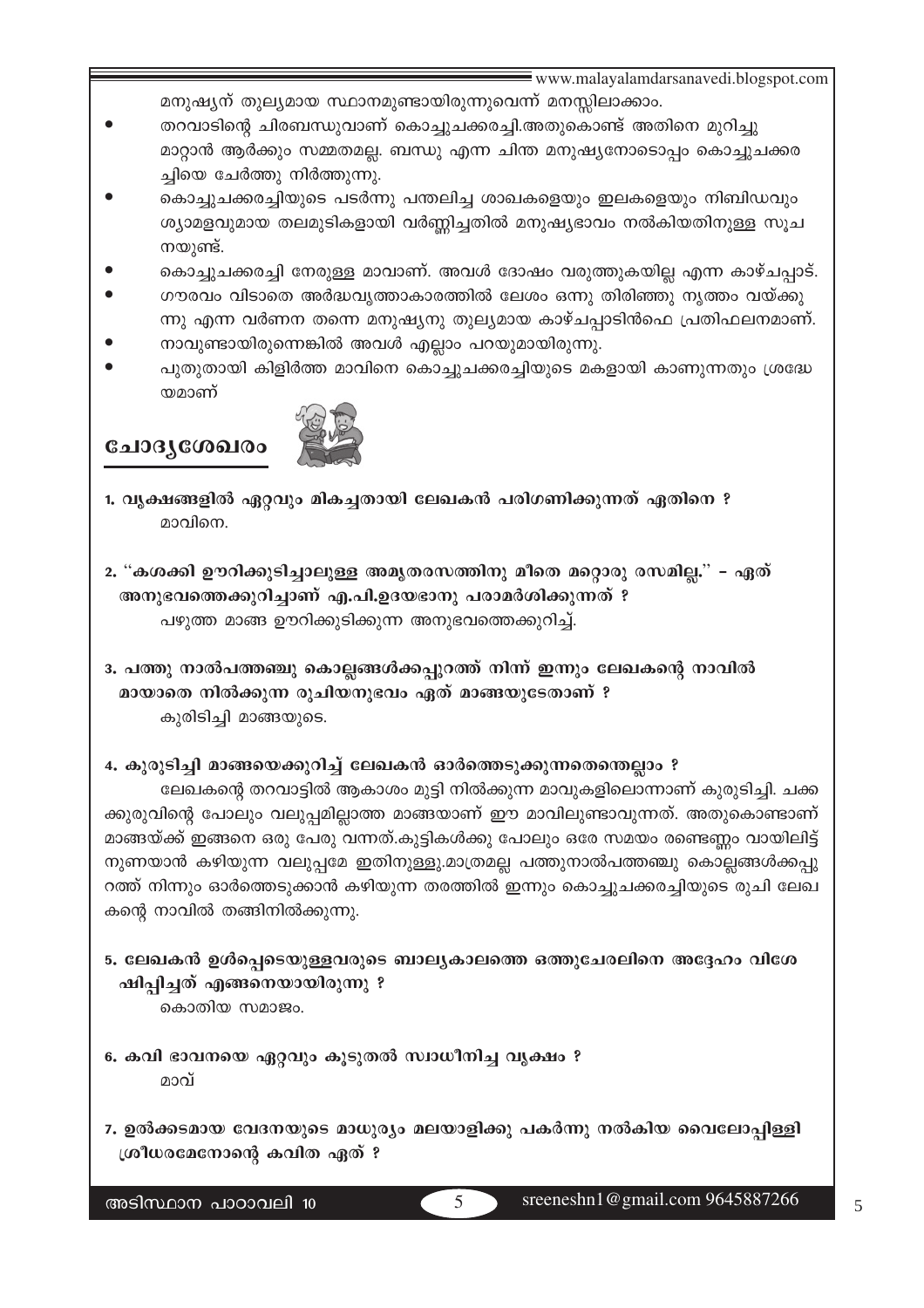| മാമ്പഴം.                                                                                                                                                                                                                                                                                                                                                                                          |
|---------------------------------------------------------------------------------------------------------------------------------------------------------------------------------------------------------------------------------------------------------------------------------------------------------------------------------------------------------------------------------------------------|
| 8. പൂത്തിരികത്തിച്ചതുപോലെയുള്ള മാമ്പൂക്കുല ഒടിച്ച് കൃസൃതിക്കുട്ടനെപ്പോലെ കവിതാ<br>ങ്കണത്തിൽ ഓടിയെത്തിയ കവി എന്നു ലേഖകൻ വിശേഷിപ്പിക്കുന്നതാരെ ?<br>മൈലോപ്പിള്ളിയെ                                                                                                                                                                                                                                  |
| 9. ലേഖകന്റെ തറവാട്ടിലുണ്ടായ മാവുകളിൽ കുലശ്രേഷ്ഠകളായി പരിഗണിച്ച മാവുകൾ<br>ഏതെല്ലാം ?<br>വലിയ ചക്കരച്ചിയും കൊച്ചു ചക്കരച്ചിയും.                                                                                                                                                                                                                                                                     |
| 10. നാവുണ്ടായിരുന്നെങ്കിൽ കുടുംബത്തിന്റെ കഥ അവൾ പറയുമായിരുന്നു. ആര് ?<br>കൊച്ചുചക്കരച്ചി                                                                                                                                                                                                                                                                                                          |
| 11,മാവ് വെട്ടിക്കളയണമെന്ന് അമിതമായി വാശിപിടിച്ച് അതിനായി തുനിഞ്ഞത് ആരായി<br>രുന്നു ?<br>പാട്ടത്തിലെ അപ്പൂപ്പൻ                                                                                                                                                                                                                                                                                     |
| 12.മാവിൽ കയറാൻ ശ്രമിക്കുന്നവരെ തുരത്തിയോടിച്ച നീറുകളെ ലേഖകൻ വിശേഷിപ്പി<br>ച്ചതെന്ത് ?<br>ചാവേറ്റുപട.                                                                                                                                                                                                                                                                                              |
| 13. 'ആ കഥ കൊച്ചുചക്കരച്ചിക്ക് പ്രത്യേക അരുമത്തം നേടിക്കൊടുത്തു.' - ഇവിടെ ലേഖ                                                                                                                                                                                                                                                                                                                      |
| കൻ പരാമർശിച്ച കഥയെന്ത് ?                                                                                                                                                                                                                                                                                                                                                                          |
| കൊച്ചുചക്കരച്ചിയെ വെട്ടി മാറ്റാൻ പാട്ടത്തിലെ അപ്പൂപ്പൻ തുനിഞ്ഞിറങ്ങിയതും എന്നാൽ<br>തറവാട്ടിലുള്ളവരിൽ ചിലർ അതിനെ എതിർത്ത് വിജയം നേടിയതുമായ കഥയാണ് കൊച്ചു<br>ചക്കരച്ചിയോട് പ്രത്യേക മമത ഉണ്ടാകാൻ കാരണമായത്.                                                                                                                                                                                         |
| 14. 'വേണ്ടപ്പെട്ടവർ ആരൊക്കെയോ ചേർന്ന് ആ അതൃഹിതം തടഞ്ഞു'– അതൃഹിതം<br>എന്ത് ?                                                                                                                                                                                                                                                                                                                       |
| കൊച്ചുചക്കരച്ചിയെ മുറിച്ചു മാറ്റാനുള്ള തീരുമാനം.                                                                                                                                                                                                                                                                                                                                                  |
| 15. കൊച്ചുചക്കരച്ചിയെക്കുറിച്ച് അമ്മയുടെ മനസ്സിൽ നിറയുന്ന വിശ്വാസം എന്ത് ?<br>അല്ലെങ്കിൽ                                                                                                                                                                                                                                                                                                          |
| 'യുക്തി ഉള്ളിടത്തല്ലേ യുക്തി വാദം ഫലിക്കൂ ഇവിടെ ഭക്തിയും വിശ്വാസവുമാണ്.' –                                                                                                                                                                                                                                                                                                                        |
| അമ്മ പുലർത്തിയിരുന്ന വിശ്വാസം എന്തായിരുന്നു ?<br>കൊച്ചുചക്കരച്ചി വീഴില്ലെന്നും വീണാലും അവൾ ആപത്തുവരുത്തുകയുമില്ലെന്നുമുള്ള                                                                                                                                                                                                                                                                        |
| ഉറച്ച വിശ്വാസം അമ്മയ്ക്കുണ്ടായിരുന്നു.                                                                                                                                                                                                                                                                                                                                                            |
| 16. കൊച്ചുചക്കരച്ചിയെ മുറിച്ചുമാറ്റാൻ അമ്മ അനുവദിക്കാതിരുന്നതെന്തു കൊണ്ട് ?<br>അമ്മയെ സംബന്ധിച്ച് വീട്ടിലെ ഒരു അംഗം തന്നെയാണ് കൊച്ചുചക്കരച്ചി. ആ<br>സ്നേഹവും അടുപ്പവും അമ്മയ്ക്ക് കൊച്ചുചക്കരച്ചിയോടുണ്ട്. കൂടാതെ എത്രയോ കാലം<br>തണലും മധുരവും തന്ന് കൂടെ നിന്ന കൊച്ചു ചക്കരച്ചി ചതിക്കില്ലെന്ന ഉറച്ച വിശാവസവും<br>അമ്മയുടെ മനസ്സിലുണ്ട്. അതുകൊണ്ടാണ് മാവ് മുറിച്ചു മാറ്റാൻ അമ്മ സമ്മതിക്കാത്തത്. |
| 17. അപരിഷ്കൃതമട്ടുകൾ എന്ന് ലേഖകൻ പരാമർശിക്കുന്നതെന്തിനെ ?                                                                                                                                                                                                                                                                                                                                         |
| മാവിൻ ചുവട്ടിൽ അരങ്ങേറുന്ന ഗ്രാമീണരായ കുട്ടികളുടെ വിശ്വാസങ്ങളെയും കളിക                                                                                                                                                                                                                                                                                                                            |

6 sreeneshn1@gmail.com 9645887266

6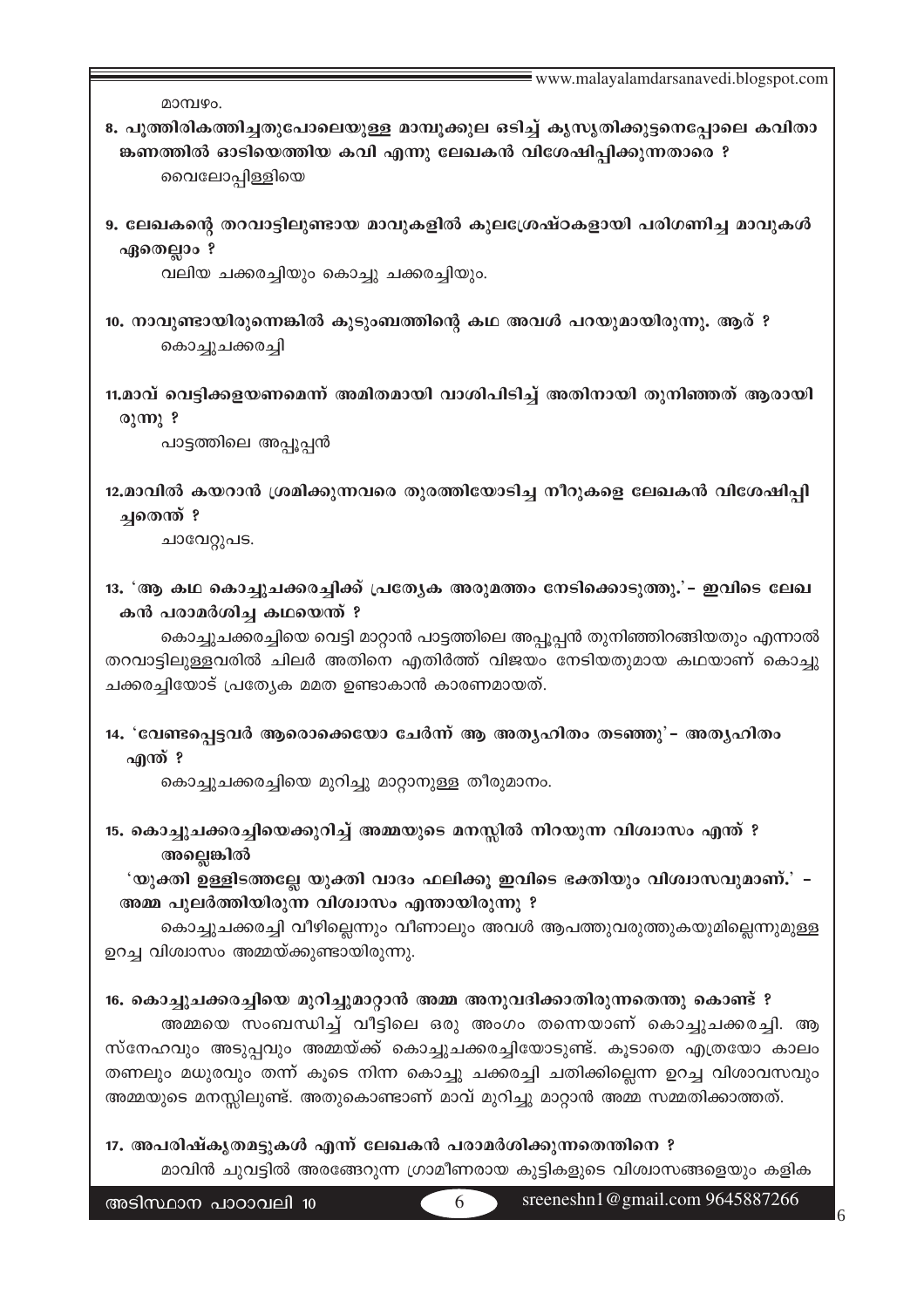ളെയും.

18. അല്ലായ്കിലൂണ്ടോ തേനുറുന്ന കവിത രചിയ്ക്കാൻ അവർക്കു കഴിയുന്നു– കവിത യിലെ മാധുര്യത്തിന് കാരണമായി ലേഖകൻ ചുണ്ടി കാണിക്കുന്നത് എന്ത് ? മാവിനോടുള്ള പ്രേമം കവികളിലും ഉള്ളതു കൊണ്ടാണ് തേനുറുന്ന കവിതകൾ രചി

ക്കാൻ കവികൾക്കു കഴിയുന്നത്.

19. 'മാവിനോടുള്ള സ്നേഹം നാട്ടിൻ പുറത്തെ കുട്ടികളിൽ മാത്രമല്ല, കവികളിലും കാണാം. കവികളായവരെല്ലാം നാട്ടിൻ പുറത്തെ ഏതെങ്കിലും കൊതിയസമാജത്തിൽ അംഗങ്ങളായിരുന്നിരിക്കണം.' – കഥ കവിത സംഭാഷണം എന്നിവയിലൊക്കെ മാവും മാങ്ങാക്കാലവും കടന്നു വരുന്നുണ്ട്. മാവുമായുള്ള മലയാളികളുടെ ബന്ധം വിവരിക്കു  $\boldsymbol{\omega}$ .

മാവ് മലയാളികൾക്ക് കേവലം ഒരു മരം മാത്രമല്ല. നമ്മുടെ ബാല്യകാലാനുഭവങ്ങളെല്ലാം അരങ്ങേറിയത് മാവിൻ ചുവട്ടിലായിരുന്നു.നമ്മുടെ വിശ്വാസങ്ങളിലും ജീവിതത്തിലും മാവ് നിറ ഞ്ഞു നിൽക്കുന്നു.വിഷുവിന് കണിവെക്കുമ്പോൾ മാങ്ങയ്ക്ക് അതിൽ സവിശേഷ സ്ഥാനമുണ്ട്. പൂജയുമായി ബന്ധപ്പെട്ട് മാവിലയും ഉപയോഗിക്കുന്നു..ഉണ്ണിമാങ്ങ മുതൽ പഴുത്ത മാങ്ങ വരെ പല ഘട്ടങ്ങളിൽ മാവ് നൽകിയ രുചിയനുഭവങ്ങൾ എഴുത്തുകാരുടെ രചനകളിൽ മധുരമായി പ്രതിഫലിച്ചു.വൈലോപ്പിള്ളിയുടെ മാമ്പഴം എന്ന കവിത മലയാളിക്കു തന്നത് വേദനയുടെ മാധുര്യം തന്നെയാണ്.ഉണ്ണികൃഷ്ണൻ പുതുരിന്റെ പഞ്ചാരമാവ് വീണു എന്ന കഥയും ബഷീ റിന്റെ തേന്മാവും പി.പി രാമചന്ദ്രന്റെ മാമ്പഴക്കാലവും ഇടശ്ശേരിയുടെ പൂത്തമാവിനെപ്പറ്റി എന്ന കവിതയുമെല്ലാം കവികളുടെ മാവിന്റെയും മാവുമായി ബന്ധപ്പെട്ടു നിൽക്കുന്ന അനുഭവങ്ങളു ടെയും മനോഹരമായ ഓർമകളാണ്.

20, യുക്തി ഉള്ളിടത്തല്ലേ യുക്തി വാദം ഫലിക്കു ഇവിടെ ഭക്തിയും വിശ്വാസവുമാ ണ്.കൊച്ചു ചക്കരച്ചി വീഴില്ല,വീണാലും അവൾ ആപത്തു വരുത്തുകയില്ല എന്ന ഉറച്ചനി ലയായിരുന്നു അമ്മയ്ക്ക്

-അമ്മയുടെ വിശ്വാസത്തെ കൊച്ചുചക്കരച്ചി സംരക്ഷിച്ചതായി കരുതാമോ ? പാഠ ഭാഗം പരിശോധിച്ച് സ്വന്തം നിരീക്ഷണം കുറിക്കുക.

കൊച്ചുചക്കരച്ചി ലേഖകനെ സംബന്ധിച്ച് അവരുടെ കുടുംബത്തിലെ ഒരംഗമായിരുന്നു. അതിനു കേടു വന്നതിനാൽ ഉണ്ടാകാനിടയുള്ള അപകടം ഓർത്ത് മുറിച്ചു കളയാൻ തീരുമാനി ച്ചെങ്കിലും അദ്ദേഹത്തിന്റെ അമ്മ അതിന് അനുവദിച്ചില്ല. കൊച്ചുചക്കരച്ചി വീഴില്ല എന്നാണ് അമ്മ ഉറച്ചു വിശ്വസിക്കുന്നത്. അഥവാ വീണാൽ തന്നെ അവൾ ആപത്തൊന്നും വരുത്തുക യില്ല എന്ന അമ്മയുടെ വാക്കുകൾ മാവും അമ്മയും തമ്മിലുള്ള ആത്മബന്ധം തന്നെയാണ് സൂചിപ്പിക്കുന്നത്. തടിക്കു കേടുപറ്റി കൊച്ചുചക്കരച്ചി വീഴുമ്പോൾ ഉണ്ടാവുന്ന ആപത്തിനെ പലരും ആധിയോടെയാണ് കാണുന്നത്. എന്നാൽ അമ്മയുടെ വിശ്വാസം തന്നെ ജയിച്ചു.അവശ തകൾക്കിടയിലും പത്തു വർഷത്തോളം തലയുയർത്തിപ്പിടിച്ച് തണലു നൽകി കൊച്ചു ചക്ക രച്ചി വീഴാതെ നിന്നു. എന്നാൽ ഇരുപതു വർഷം മുമ്പ് ഉണ്ടായ കാറ്റിലും മഴയിലും കൊച്ചുച ക്കരച്ചി കടപുഴകി വീണു.അമ്മയുടെ വിശ്വാസം പോലെ അവൾ ദോഷമൊന്നും വരുത്തിയില്ല. വന്ന നഷ്ടം വീടിന്റെ മതിൽ പൊളിഞ്ഞതും തേന്മാവിന്റെയും പുളിമരത്തിന്റെയും ആകെ കൊമ്പൊടിഞ്ഞതും മാത്രമാണ്. ഇത്രയും സുരക്ഷിതമായി ഒരു മരംവെട്ടുകാരനു പോലും മരം മുറിച്ചിടാൻ കഴിയില്ലെന്നാണ് ലേഖകൻ നിരീക്ഷിച്ചത്. അമ്മയുടെ വിശ്വാസം പോലെ ആപ ത്തൊന്നും വരുത്താതെ കൊച്ചുചക്കരച്ചി വീണപ്പോൾ അമ്മ തന്നെയാണ് ശരി എന്ന് തെളിയി ക്കപ്പെട്ടു.

21, കാറ്റും മഴയും വരുമ്പോഴൊക്കെ അമ്മ പുമുഖത്ത് ചെന്നിരിക്കും- അമ്മയെ ഇങ്ങനെ

 $\overline{7}$ 

 $\overline{7}$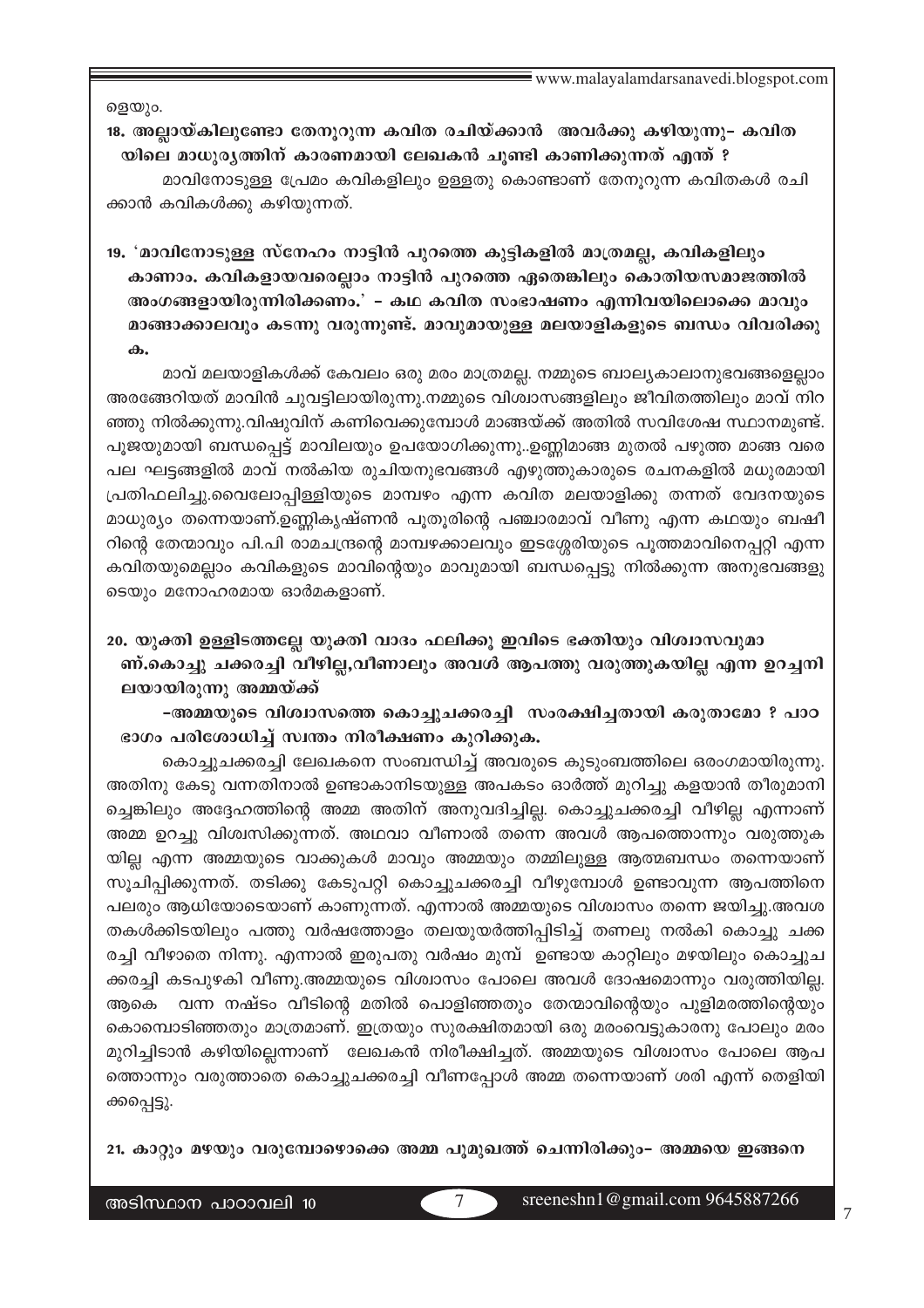ചെയ്യാൻ പ്രേരിപ്പിക്കുന്ന വികാരം എന്തായിരിക്കും ? ഉപന്യാസം വിശകലനം ചെയ്ത് സ്വന്തം നിരീക്ഷണം കുറിക്കുക.

### അല്ലെങ്കിൽ

കൊച്ചുചക്കരച്ചി എന്ന ഉപന്യാസത്തിൽ അമ്മയും മാവും തമ്മിൽ പുലർത്തിയ ബന്ധം എങ്ങനെയുള്ളതായിരുന്നു ? സമർത്ഥിക്കുക.

മുല്ലശ്ശേരി തറവാട്ടിൽ തലയെടുപ്പോടെ നിന്ന മാവാണ് കൊച്ചുചക്കരച്ചി. ലേഖകനുൾപ്പെടെ എല്ലാവരും അതിനെ തങ്ങളുടെ കൂടുംബത്തിലെ അംഗമെന്ന പോലെ പരിഗണിച്ചു. കേടു വന്ന തിനാൽ കൊച്ചുചക്കരച്ചി വീഴുമെന്നും വലിയൊരപകടം ഉണ്ടാവുമെന്നും മനസ്സിലാക്കിയ ലേഖ കൻ മറ്റുപലരോടൊപ്പം മാവ് മുറിച്ചു മാറ്റണമെന്ന് വാദിച്ചു. എന്നാൽ മകന്റെ വാദത്തെ അംഗീക രിക്കാൻ അമ്മ തയാറായില്ല. ഇത്രയും കാലം തണലും മാമ്പഴവും നൽകി കരുണ കാണിച്ച കൊച്ചുചക്കരച്ചി വീഴില്ല എന്നു തന്നെയാണ് അമ്മയുടെ വിശ്വാസം. അഥവാ വീണാൽ തന്നെ കൊച്ചുചക്കരച്ചി അപകടമൊന്നും വരുത്തില്ലെന്ന് അമ്മ ഉറച്ചു വിശ്വസിച്ചു.കാറ്റും മഴയും വരു മ്പോൾ അമ്മ പൂമുഖത്തു വന്ന് കൊച്ചുചക്കരച്ചിയെയും നോക്കി നിൽക്കും.എന്തിനാണ് ഇങ്ങനെ ഇരിക്കുന്നതെന്ന് അറിയില്ല.ഒരു പക്ഷേ കൊച്ചുചക്കരച്ചി ചതിക്കില്ല എന്ന അമ്മയുടെ ഉറച്ചവി ശ്വാസമാവാം ഇതിനു പിന്നിൽ. അതല്ലെങ്കിൽ മാവ് വീണ് പൂമുഖവും തറയും തകരുന്ന കൂട്ട ത്തിൽ താനും തകരട്ടെ എന്ന ചിന്തയാവാം അമ്മയ്ക്ക്. എന്തു തന്നെയായാലും അമ്മയുടെ വി ശ്വാസം തന്നെയായിരുന്നു ശരി എന്ന് ലേഖകൻ ഓർമിക്കുന്നു.അമ്മയും മാവും തമ്മിലുള്ള ആത്മബന്ധത്തിന്റെ തീവ്രതയെന്നോണം അമ്മയുടെ പ്രാർത്ഥനകളെയാണ് കൊച്ചുചക്കരച്ചി സംരക്ഷിച്ചതെന്ന് നമുക്ക് മനസ്സിലാക്കാം,

22,മാവ് തളിരിടുന്നതു മുതൽ നാട്ടിൻപുറത്ത് ഉത്സവകാലമാണ്. ലേഖകന്റെ അഭിപ്രായ ത്തത്തോട് നിങ്ങൾ യോജിക്കുന്നുണ്ടോ ?

#### അല്ലെങ്കിൽ

വൃക്ഷങ്ങൾ പലതുണ്ടെങ്കിലും വൃക്ഷങ്ങളിൽ വെച്ച് വൃക്ഷമായത് മാവു തന്നെയാണ് -തന്റെ അഭിപ്രായം സാധൂകരിക്കാൻ ലേഖകൻ നിരത്തുന്ന വസ്തുതകൾ എന്തെല്ലാം ?

മാവ് മലയാളിയുടെ ഗ്രാമീണജീവിതത്തിലെ നിത്യ സാന്നിധ്യമാണ്.മാവു ചതിക്കില്ല എന്നാണ് നമ്മുടെ വിശ്വാസം.മാവ് തളിരിടുന്നതു മുതൽ മാങ്ങ പഴുത്ത് വീഴുന്നതുവരെയുള്ള കാലം നാട്ടിൻ പുറത്തുകാരന് ഉത്സവകാലമാണ്. കുട്ടികളുടെ കളികളും വിശ്വാസങ്ങളും കൊണ്ട് ആവേശം തിരതല്ലുന്ന മാവിൻ ചുവടുകൾ എവിടെയുമുണ്ടായിരുന്നു.ഉണ്ണിമാങ്ങ മുതൽ അതിന്റെ പ്രാധാന്യം നിലനിൽക്കുന്നുണ്ട്. പച്ചമാങ്ങ ഉപ്പുചേർത്തു തിന്നുന്നതും പഴുത്തത് ഊമ്പിക്കുടി ക്കുന്നതും പറഞ്ഞറിയിക്കാനാവാത്ത അനുഭവമാണ്.മാത്രമല്ല മാങ്ങാക്കാലം കഴിഞ്ഞാലും ഉപ്പി ലിട്ടതും മാങ്ങ ഉണക്കി സൂക്ഷിച്ചതും നമ്മുടെ രുചിയനുഭവങ്ങളെ സംതൃപ്തിപ്പെടുത്തുന്നു. മാങ്ങയുടെ അണ്ടിപ്പരിപ്പു പോലും ഔഷധമൂല്യമുള്ളതാണ്.പൂജയ്ക്കു മാവിന്റെ ഇലകൾ ഉപ യോഗിക്കാറുണ്ട്. മാത്രമല്ല മികച്ച തണലു നൽകിയും നമുക്ക് താങ്ങായി നിൽക്കുന്നത് മാവു തന്നെ.ഇതിന്റെ മഹത്ത്വം കൊണ്ടു തന്നെയാണ് മാവിനെക്കുറിച്ചും മാമ്പഴക്കാലത്തെക്കുറിച്ചും എഴുത്തുകാർ വാതോരാതെ പറഞ്ഞു കൊണ്ടിരിക്കുന്നത്. ഇത്തരം സവിശേഷതകളെല്ലാം നിറഞ്ഞു നിൽക്കുന്നതിനാൽ വൃക്ഷങ്ങളിൽ ശ്രേഷ്ഠമായത് മാവു തന്നെയാണെന്ന് നമുക്കും പറയാം.

23. കൊച്ചുചക്കരച്ചിയിലെ മാങ്ങ വിൽക്കുന്നതിന് തടസ്സമായി നിന്നതെന്തെല്ലാം ? അല്ലെങ്കിൽ

എന്നാൽ സ്വയം ചത്തും മാവിനെ കാത്തു രക്ഷിച്ചു പോന്ന നീറുകൾ എന്ന ചാവേറ്റുപട കൊച്ചുചക്കരച്ചിയിൽ കയറാൻ ശ്രമിച്ചവരെയെല്ലാം തോൽപ്പിച്ചു കളഞ്ഞു. പ്രകൃതിയെ

അടിസ്ഥാന പാഠാവലി 10

 $\overline{R}$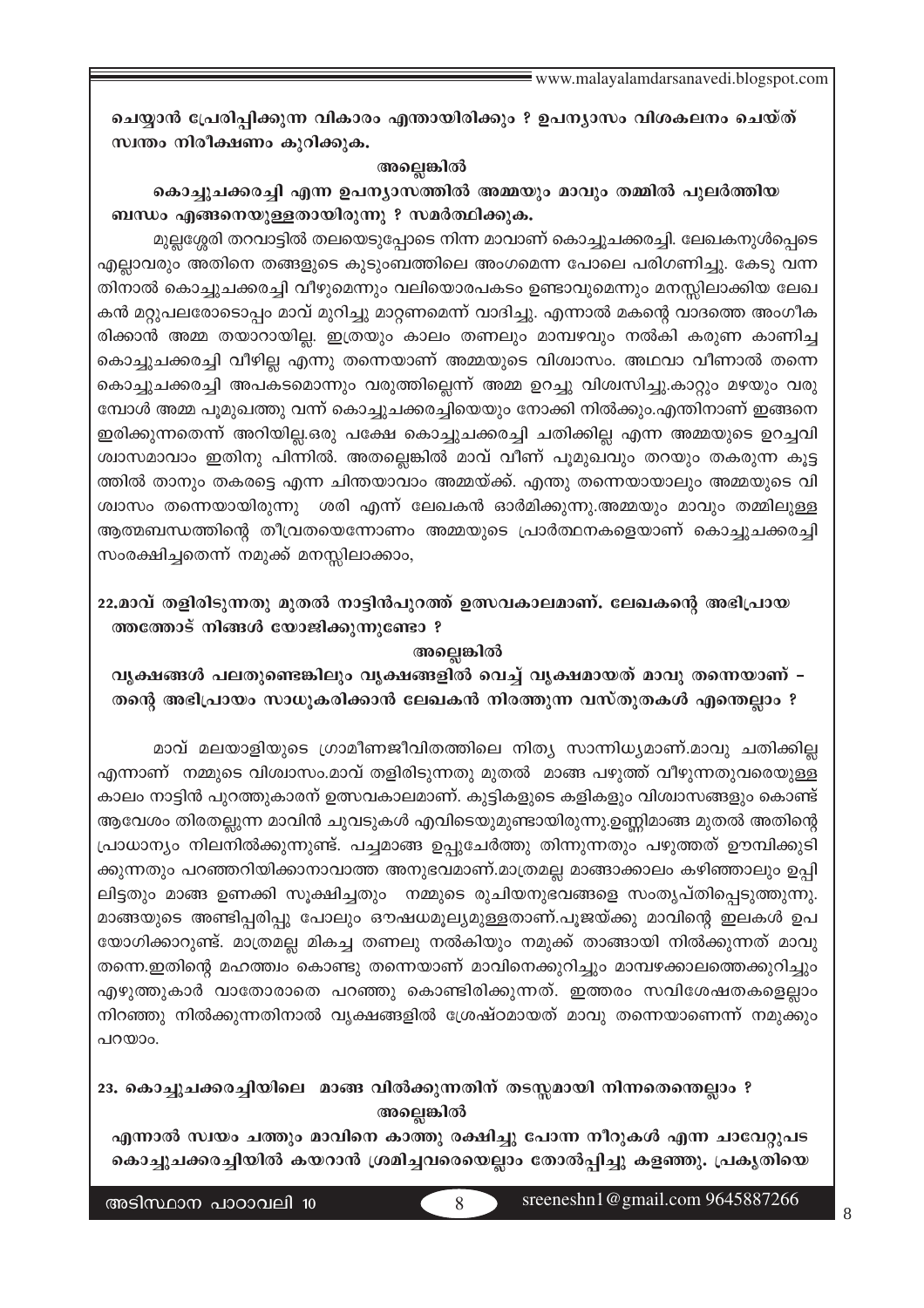# രക്ഷിക്കാൻ ജീവജാലങ്ങൾ നടത്തുന്ന ഈ പോരാട്ടത്തിൽ നിന്നും മനുഷ്യന് ലഭിക്കുന്ന പാഠമെന്ത് ? വിശദമാക്കുക.

പണത്തിനുണ്ടായ ബുദ്ധിമുട്ടു കൊണ്ട് കൊച്ചുചക്കരച്ചിയിലെ മാങ്ങ വിൽക്കാൻ അമ്മ ശ്രമിച്ചെങ്കിലും അത് മാവിനെ കാത്തു രക്ഷിച്ചു പോന്ന നീറുകൾ എന്ന ചാവേറ്റുപട പരാജയ പ്പെടുത്തുകയായിരുന്നു.പ്രകൃതിക്ക് അതിന്റേതായ സംരക്ഷണ കവചമുണ്ട്. വിൽക്കാനുള്ളതല്ല തന്റെ മാങ്ങയെന്നും അവ തനിയ്ക്കു ചുവട്ടിലെത്തുന്നവർക്ക് തിന്നാനുള്ളതുമാണെന്നുള്ള ഭാവ മാണ് കൊച്ചുചക്കരച്ചിക്ക്. മാവു മുറിയ്ക്കാൻ വന്നവരെയും നീറുകൾ ഒറ്റക്കെട്ടായി നിന്നു തുര ത്തിയോടിച്ചു. മാവിനെ സംരക്ഷിക്കാൻ ഒരുമിച്ചു നിന്നു പ്രവർത്തിച്ച നീറുകൾ കാണിച്ചു തരുന്ന പാഠം മനുഷ്യരും ഉൾക്കൊള്ളേണ്ടതുണ്ട്.

# 24. ആ ആപത്ത് എങ്ങനെ സംഭവിച്ചു എന്ന് ഇന്നും നിശ്ചയമില്ല– പരാമർശമെന്ത് ? വിശദ മാക്കുക

### അല്ലെങ്കിൽ

## മാവ് മുറിച്ചുകളയണമെന്ന് ലേഖകൻ ആവശ്യപ്പെട്ടത് എന്തു കൊണ്ട് ?

പ്രൗഢിയോടെ നിലനിന്ന ചക്കരച്ചിയുടെ ഇടതു ഭാഗത്തായി താഴെനിന്നു എട്ടുപത്തടി ഉയരത്തിൽ തൊലി പൊളിഞ്ഞ് തടി ജീർണിച്ചിരുന്നു.തറവാട്ടിലുള്ളവർ ഇതിനെ ഭയത്തോടെ യാണ് കണ്ടത്. ശത്രുക്കളുടെ ദ്രോഹവൃത്തിയായും ഇടിമിന്നലേറ്റു വന്നതാണെന്നും തടിക്കച്ചവ ടക്കാർ തമരു വെച്ച് തുളച്ചതിനാൽ ഇങ്ങനെയായതാണെന്നുമുള്ള അഭിപ്രായങ്ങൾ അവിടെയു ള്ളവർക്കിടയിൽ നിന്നും ഉയർന്നു വന്നു.എന്തെല്ലാം വാദഗതികളുണ്ടെങ്കിലും ഇതിന്റെ യഥാർത്ഥ കാരണം അവ്യക്തമായി തുടരുന്നു. മാവ് വീണാൽ കെട്ടിടം നശിക്കുമെന്നും വലിയ നഷ്ടങ്ങളു ണ്ടാവുമെന്നുമുള്ള കാരണത്താലാണ് മാവ് മുറിക്കണമെന്ന് അവർ വാദിച്ചത്. ജീവിച്ചിരിക്കുന്നവ രുടെ രക്ഷയാണ് ഇവർ പ്രധാനമായി കണ്ടത്.കാറ്റടിച്ച് മാവ് എവിടേക്കു വീണാലും ഉണ്ടാകുന്ന നഷ്ടം താങ്ങാൻ ആർക്കും കഴിയില്ല.

## 25. പാട്ടത്തിലെ അപ്പുപ്പൻ മാവ് മുറിച്ചു മാറ്റാൻ ശ്രമിച്ചത് എന്തു കൊണ്ട് ?

പടർന്നു പന്തലിച്ചു നിൽക്കുന്ന കൊച്ചുചക്കരച്ചി ഏറെ പണം മുടക്കിയുണ്ടാക്കിയ മാളി കയുടെ കാഴ്ചയെ മറയ്ക്കുന്നതു കൊണ്ടാണ് മുറിച്ചുകളയാൻ പാട്ടത്തിലെ അപ്പൂപ്പൻ തീരുമാ നിച്ചത്. മാളികയുടെ പകിട്ടും പ്രൗഢിയും അഹങ്കാരമാക്കി കൊണ്ടു നടക്കുന്നവർക്ക് അത് മറ്റു ള്ളവർക്ക് കാഴ്ചയാക്കി നിർത്താൻ സാധിച്ചില്ലെങ്കിൽ സഹിക്കാനാവുകയില്ല. അതുകൊണ്ടാണ് കാഴ്ചയെ തടസ്സപ്പെടുത്തുന്ന മാവിനെ മുറിയ്ക്കണമെന്നു തീരുമാനിച്ചത്.

## 26. ലേഖകൻ കൊച്ചുചക്കരച്ചിയുമായി അടുത്ത് പരിചയപ്പെട്ടതെപ്പോൾ ?

ഭാഗം കഴിഞ്ഞ് കുടുംബം തറവാട്ടു വീട്ടിൽ താമസിച്ചതോടുകൂടിയാണ് കൊച്ചുചക്കരച്ചി യുമായുള്ള അടുപ്പം ലേഖകന് ഉണ്ടാവുന്നത്.

267.മാവുമായി ബന്ധപ്പെട്ട് ഒട്ടനവധി കളികളും പോയ കാലത്ത് സമൃദ്ധമായിരുന്നു. ലേഖ കന്റെ ഓർമയിൽ തെളിയുന്നവ വിശദമാക്കുക

### അല്ലെങ്കിൽ

അപരിഷ്കൃതമട്ടുകൾ എന്ന് ലേഖകൻ പരാമർശിക്കുന്നതെന്തെല്ലാം ? അല്ലെങ്കിൽ

പത്തു നാൽപത്തഞ്ചു കൊല്ലങ്ങൾക്കപ്പുറത്തു നിന്ന് അതിന്റെ സ്വാദ് നാക്കിന്റെ അറ്റത്തു വന്നു നിറയുന്നു. – കൊച്ചുചക്കരച്ചിയെക്കുറിച്ചു പറയുമ്പോൾ ലേഖകൻ പഴയകാല ത്തേക്കു തിരിച്ചു നടക്കുന്നു.

– മറ്റെന്തെല്ലാം ഓർമകളാണ് ഉപന്യാസകാരൻ പങ്കുവെക്കുന്നത് ?

 $\overline{Q}$